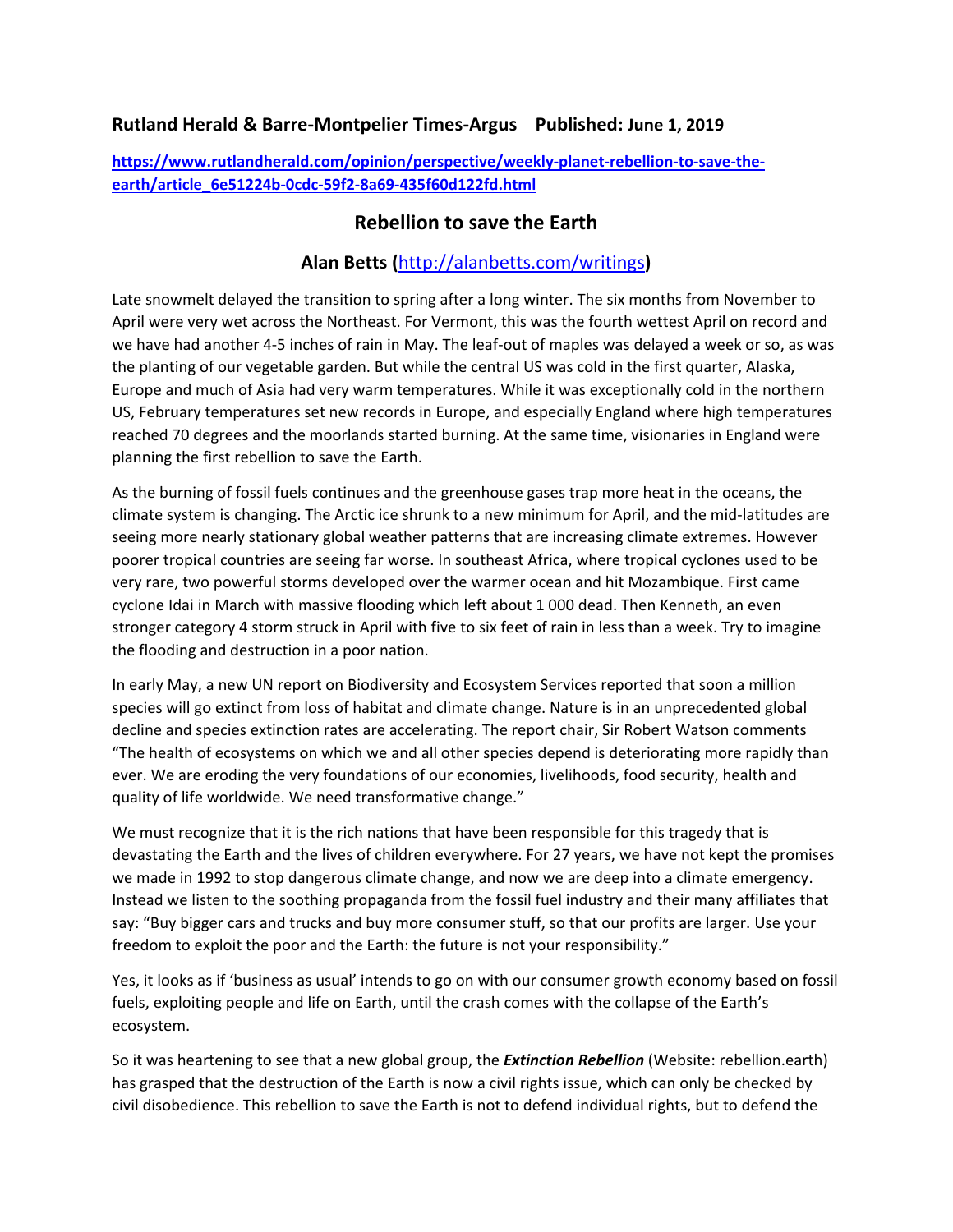rights of our children and the rights of life on Earth that faces extinction. They will not accept that while our corporations have the 'right' to exploit the Earth, so far the Earth has been given no rights.

This group is trying to force rich countries who are responsible for destroying the planet to take real action on the global climate and ecological emergency. They shut down London April 15-17 with a huge street party, and they were successful in getting their first demand. The British and Scottish governments declared a 'climate emergency'. We shall see whether this is more than symbolic.

It is clear that given the pathetic collapse of ethical standards in Washington, the attacks on climate science, and the war-mongering, there will be no leadership here from the executive branch. So study and support these global movements to hold governments accountable. Recognize we have no right to sacrifice our children and much of life on Earth. Take a deep breath and start talking to your neighbors and politicians.